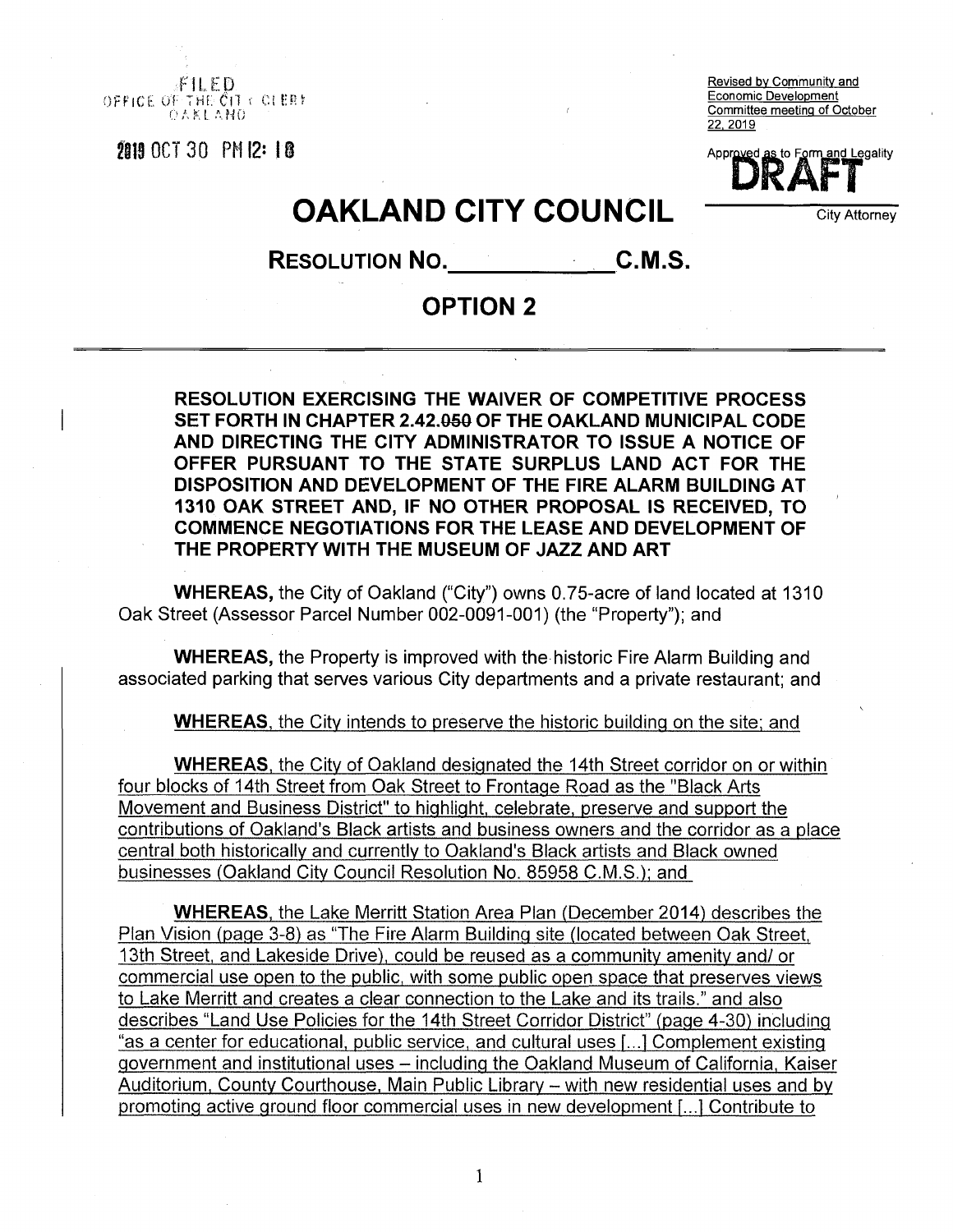the entertainment, educational and cultural activity hub [...1 Promote the reuse of the Fire Alarm Building site (located between Oak Street, 13th Street, and Lakeside Drive) as a public amenity."; and

**WHEREAS.** Belonging in Oakland: A Cultural Development Plan (Spring 2018) describes its guiding vision as "Equity is the driving force. Culture is the frame. Belonging is the goal." and defines a new cultural equity vision as including "An understanding that the health of cultural life is inextricably tied to the existence and quality of cultural spaces (spaces intended for production, enactment, and/or sharing of culture, whether non-profit, for-profit, or something in between), neighborhood places (places people find to exercise their cultural expression and build identity), and the civic cultural commons (public areas and structures where people gather, connect, celebrate, learn, and build community) $:$ ; and

**WHEREAS,** the City has received an unsolicited proposal from the Museum of Jazz and Art to ground lease the Property for the development of a museum, the term of which ground lease is unknown at this time; and

**WHEREAS,** the City desires to potentially waive the competitive process, the authority for which the City Administrator may have depending upon the length of the ground lease term, pursuant to Chapter 2.42.050 of the Oakland Municipal Code; and

**WHEREAS,** the City desires to issue noticing consistent with the State Surplus Land Act for development of the Property; and

**WHEREAS,** the requirements of the California Environmental Quality Act ("CEQA"), the CEQA guidelines as prescribed by the Secretary of Resources, and the provisions of the Environmental Review Regulation have been satisfied; now, therefore, be it

**RESOLVED:** That the City Council directs the City Administrator or her designee to draft and issue noticing consistent with the State Surplus Land Act for the development of the Property and take all other actions with respect to the Surplus Land Act noticing consistent with this Resolution and its basic purpose; and be it further

**RESOLVED:** That the City Council directs the City Administrator, after the 60 day noticing period required by the SLA, to negotiate with any proposed purchasers for 90-days as required by the SLA and bring the results back to City Council for further direction; and be it further

**RESOLVED:** That the City Council directs the City Administrator to commence negotiations with the Museum of Jazz and Art if no other proposals are received pursuant to the Surplus Land Act notice of offer; and be it further

**RESOLVED:** That the Oakland City Council has made a finding and determination that it is in the best interests of the City to leasesell the Property by negotiated leasesalerather than sell it; and be it further